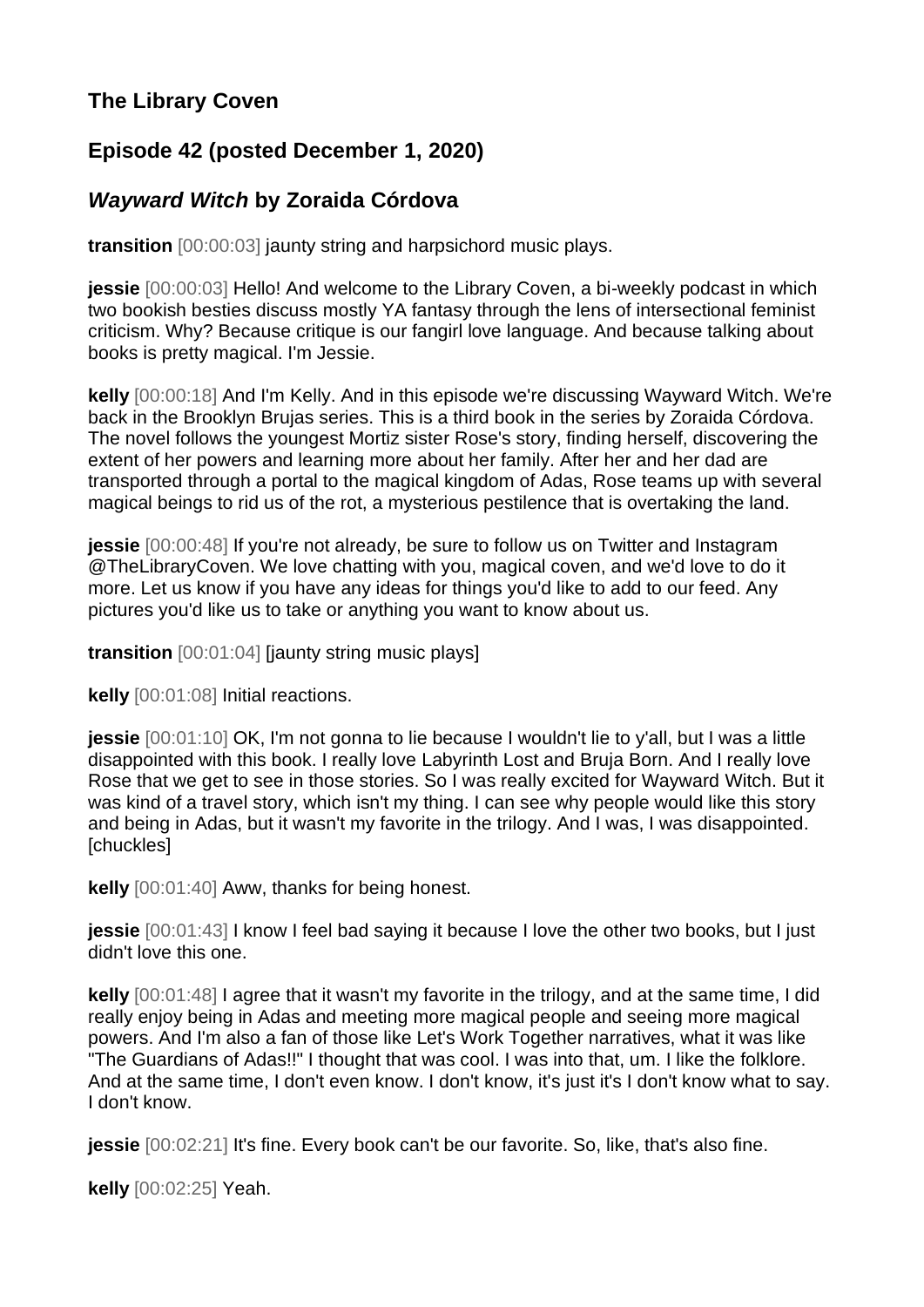**jessie** [00:02:25] But there's also still lots of great things to talk about- about this book. And like, you can still not love something, but like see the good parts of it.

**kelly** [00:02:33] Yeah, exactly. And it was, I thought it was a fast read.

**jessie** [00:02:36] Mm hmm. I will say that I did I should just like mention I listen to the audio book and read the book because I have like an advanced listener copy of the audio book. And the person that did the reading for the audio book was fantastic. So, um, I don't remember their name. I can just check real quick because I'm editing this anyway. [laughs] Um, but I would probably listen to something that they narrated. Again, it's Almarie Guerra. Um, the narration was fantastic, so I would recommend the narrator a whole bunch.

**transition** [00:03:10] [jaunty string music plays]

**jessie**  $[00:03:13]$  Time to talk about world building and through the wardrobe. Pretty much this whole story takes place in Adas, where in Queens for a very short amount of time, um, mostly just for like maybe the first three or four chapters and in the epilogue.

**kelly** [00:03:31] Right. Everything else is in the magical place.

**jessie** [00:03:34] Yeah. So I guess it kind of mirrors Labyrinth Lost in that way, which is kind of cool to see those two like bookended. Um, but I think because I really liked how Bruja Born took place in our real world, I was like, oh, that's cool. And then we're going to go to a new place and it'll be fine. But I just I like I don't think maybe I just wasn't mentally prepared for this for some reason.

**kelly** [00:03:57] I really liked the urban fantasy take of Bruja Born. Um, yeah.

**jessie** [00:04:01] Yeah.

**kelly** [00:04:01] And this was, like you said, a return to what we saw at the end with Alex's story so that there was like a lot more world building once again, which there wasn't- didn't have to be in Bruja Born as much, I don't think. Um. And I thought it was...Very I'm not sure what the adjective is I'm looking for, but I really liked how it was modeled after a Caribbean island or it's like was originally a Caribbean island, and then they sank it or took it to the magical realm or whatever, um, and how it's like supposed to be this paradise. But then, you know, when you like asterisk, like we're all realizing that paradise, you know what a person's paradise is another person's like,.

**jessie** [00:04:43] Hell [both laugh]

**kelly** [00:04:45] Yeah. That's the that's the opposite I was looking for.

**jessie** [00:04:49] And maybe that's why I felt like a little off kilter for this story, because I think it was like the world is very similar to what we saw in Labyrinth Lost. um where the land is dying and like something has taken over. So it just very similar. And maybe I just wasn't expecting that, I guess, you know?

**kelly** [00:05:09] Yeah, there were a very big structural similarities now that you're that I wasn't really putting together until you're talking about them to me, so.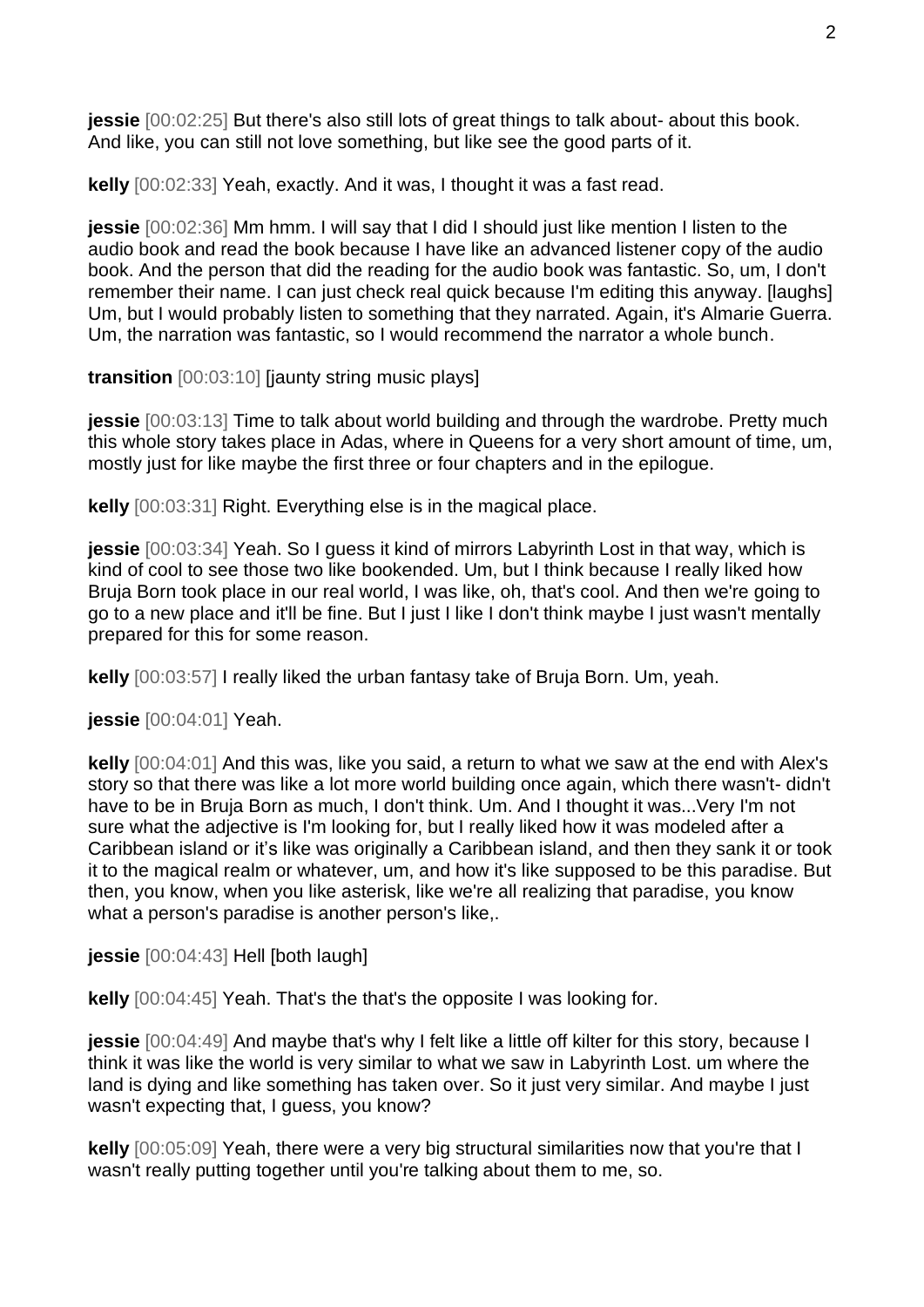**jessie** [00:05:18] Yeah, and I didn't put together until you just mentioned about, like, it being Paradise, and that's kind of what we get in Labyrinth. Loss is like a paradise that is like crumbling because of like bad magic.

**kelly** [00:05:30] And that is once more what we have here.

**jessie** [00:05:33] Yeah, yeah.

**kelly** [00:05:35] We also moved from Brooklyn to Queens, and I don't know very much about like I've been to New York like a few times in my life. So I think that this is a lot more meaningful for folks who are from those areas. And I really like that they can connect to that. Um, I thought it was funny, the beef between the different high circles and we saw, like, the Aunties getting into it at Rosa's death day. I thought I really like those, like, little snippets. And then, yeah, those were the like the most alive feeling parts to me, I guess. Maybe because they were easier for me to imagine, but I don't know.

**jessie** [00:06:12] I also thought it's like interesting because I think in real life you do kind of see, like, the different boroughs kind of arguing about which borough is the best borough. So it's kind of funny to see like Rose is like I don't want to live in Queens. And like when I think of Queens, I think of like the TV show King of Queens. And I'm like, oh, it's like white people and like maybe upper middle class like that, like that kind of stuff. I always think of Brooklyn is like being super hipster-y, but I think that's like gentrification and like more recent anyways.

**kelly** [00:06:42] Right. Right.

**jessie** [00:06:43] I wonder if Zoraida lives in New York, I am not sure.

**kelly** [00:06:48] I don't know,.

**jessie** [00:06:50] But that probably informs her opinion a little bit if she does [kelly laughs] about the different boroughs and like Brooklyn being better than Queens. We also see Rose learning the truth about the myths she had read about Adas, so she has like this book that she's reading constantly because she's like, fascinated with those creatures, but mostly that King Cyril. It said that he did a bunch of stuff that he definitely didn't do. And he's like a huge liar and [kelly laughs] the worst.

**kelly** [00:07:23] He's just like out here peacocking and taking credit for things that he didn't do. And blaming what's wrong, which is actually his fault on other people, so, yeah, you know, like classic.

**jessie** [00:07:34] Yeah. So like all these myths about him just turn out to be like lies. Like they're kind of true. Like those things did happen. But he did not make them happen.

**kelly** [00:07:43] Mm hmm. Mm hmm.

**jessie** [00:07:45] I really like this because I do think sometimes, like I think as people we forget that sometimes storytelling is also kind of like especially with oral histories is can be kind of like playing telephone where like things might change over time. Or that like the people in power, especially because I'm not really sure how like Rose and her family get these myths written down. Oh. From that storyteller in Adas.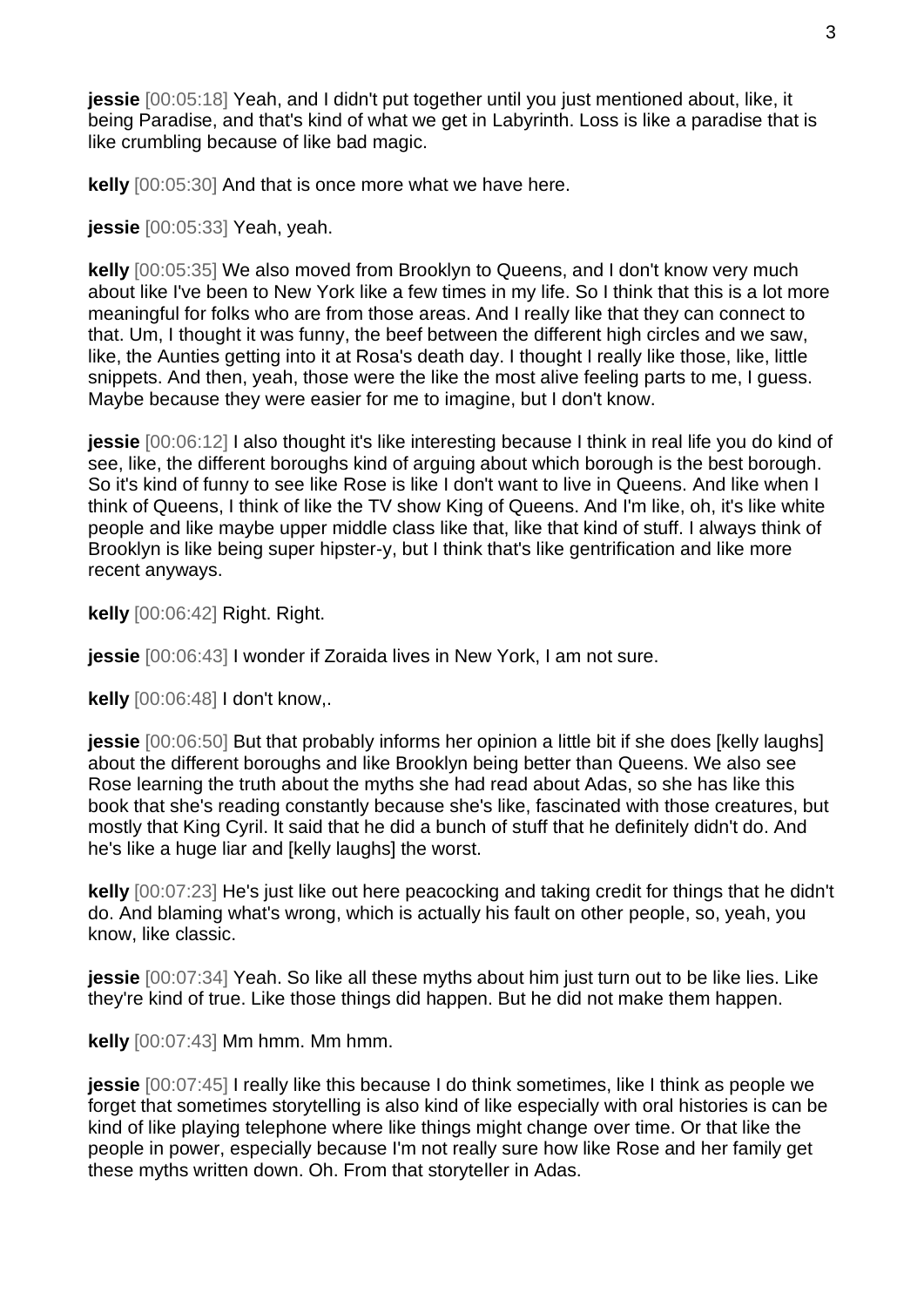**kelly** [00:08:09] Yeah.

**jessie** [00:08:09] Because what they're supposed to be from but like I think it points out the fact that, like, the person in power can have a lot of effect on the way the stories about them are told, especially if they're still alive at the time of the writing.

**kelly** [00:08:21] Exactly. Exactly like we are– there's a. How the past in history is narrated, like we have a stake in the present.

**transition** [00:08:29] [jaunty string music plays]

**jessie & kelly** [00:08:34] Wands out!

**kelly** [00:08:34] Let's discuss all things magic. I was excited to see a wide array of magical characters from mermaids, actually like river mates, so not from the ocean, from the rivers, these she crab things would sprites or fairies, I'm not sure like what you call all these different if like there's the star power person, Calliope. Is that her name?

**jessie** [00:08:58] Mm hmm. Yeah, I think so.

**kelly** [00:09:00] Arco and Iris, Lin. There's flying horses, Pegasus or Pegasi, I guess. Would that be the plural? I like magical beings, so this was fun.

**jessie** [00:09:12] Yeah, it was really cool to like I think kind of similar to Labyrinth Lost, like we get to see a lot more magical characters instead of just like magic being brought into the real world. Although we do kind of see them through Holborn because we're meeting like the people who are part of that, like group of magical people,.

**kelly** [00:09:30] Thornhill Alliance.

**jessie** [00:09:31] The Alliance, yeah, yeah.

**kelly** [00:09:33] Which I'm still not clear about how that all works, but it's OK.

**jessie**  $[00:09:38]$  No, I'm going to guess we might find out more if we get a Nova book, so...

**kelly** [00:09:41] Yeah!! Maybe. Fingers crossed, fingers crossed. There's, um, death day animal sacrifice. Again, we we saw... Did we attend all of the death days? We did not attend Lula's.

**jessie** [00:09:56] No, we do not see Lula's and we actually we get like a recap that they try to do it that day for Nova, we don't actually see it. It's kind of like in the exposition. Um, but yeah, there was also an attempt to death day for Nova that did not work.

**kelly** [00:10:10] I just love all the different brujeria that we see, all the potions. Their mom's a healer. Then we also get even. I think you get to see even more. Um, like visceral, magical descriptions, because the protagonist is the person who can, like, experience all these different kinds of magic, um, which kind of gets to your point about how Rose is called the siphon. You want to talk about that?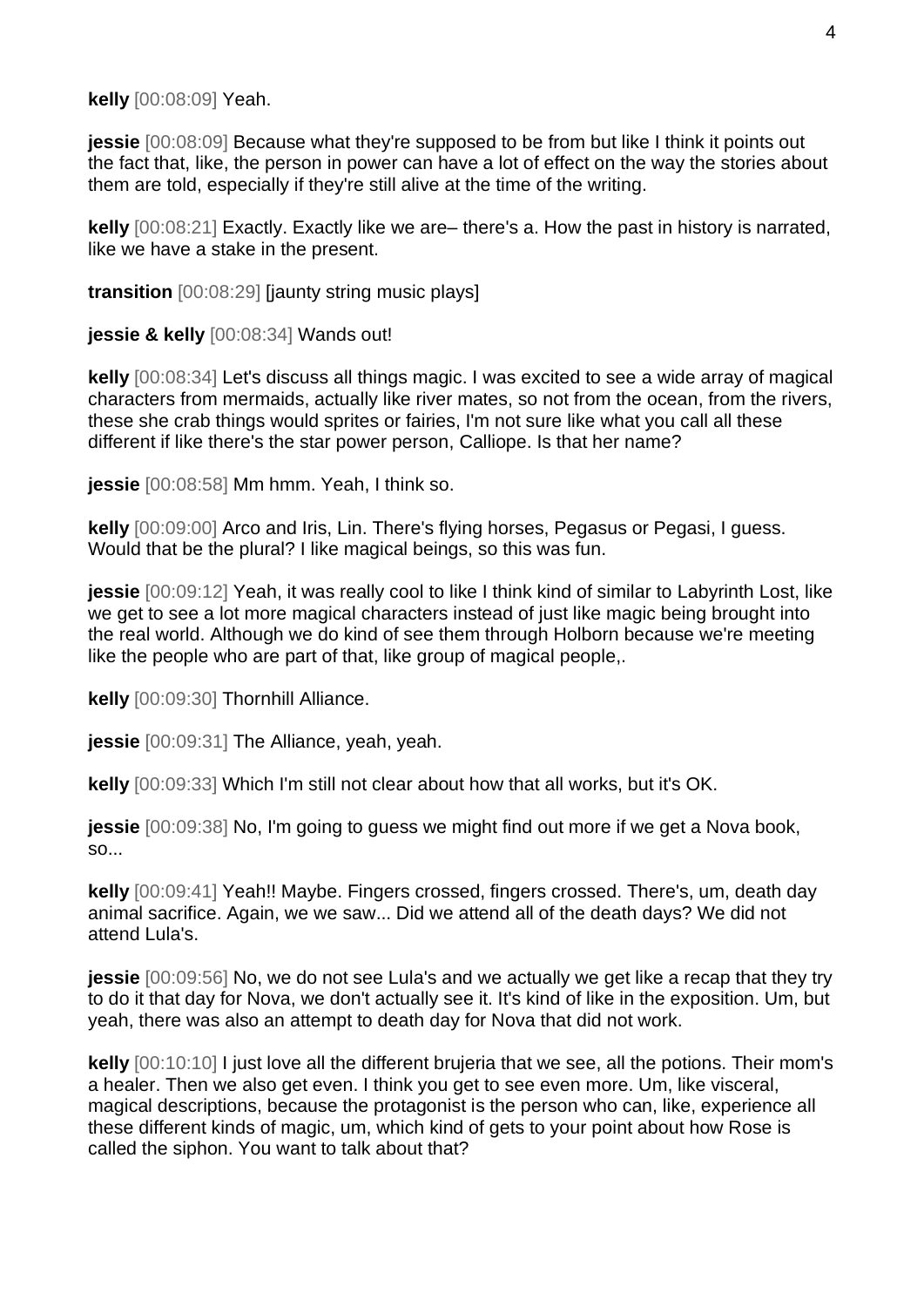**jessie** [00:10:33] Yeah. So she's like we've I guess we're kind of finding out that Rose might be much more similar to the Devourer from the from Labyrinth Lost, where she can take power from people. They call her the siphon. And at the end they call her the leech. [kelly laughs] Um, which I thought was really funny, because she's like obviously seems like a little sister to everyone because she's so young. Um, but yeah, Rose is kind of figuring out, like, what her powers are that she didn't realize and kind of learning to control that because she I think part of her power is that she has like this craving to take power from people and kind of trying to overcome that.

**kelly** [00:11:12] Mm hmm. That was when Nova, like the refrain from Nova kept coming back to her like the remember yourself sort of thing. So remembering– like learning who you are in the context of these new powers and at the same time not letting yourself be irrevocably changed by the things that you do with the new powers.

**jessie** [00:11:31] Right. And also, like even more important as she's in Adas because, like, the world makes her forget. Like Adas makes her forget her home and her siblings. And she has like the bracelet from Nova that's supposed to help her remember, and then she loses that bracelet. So, like, remembering who she is becomes like more and more important the longer we're in the story. Um. Which kind of goes to the point like about the faeries. Like I think we see this on like a lot of faerie stories, maybe not so much in like ACOTAR [A Court of Thorns and Roses series by Sarah J Maas], but like the importance of faeries and their promises and their, like, inability to lie. kind of more like The Cruel Prince [by Holly Black], but all I could think was like Rose should have asked the king for human food as part of her promise. Like at the beginning, she's like, I want to see my dad. And he's like, sure, you can see him from like 500 feet away.

**kelly** [00:12:18] [laughs] That's the problem is if you're not, like, grown up and versed in how to make fairy deals, then we see lots of people getting into trouble.

**jessie** [00:12:26] Yeah, yeah, I would have asked for human food so that I wouldn't have to forget everything,.

**kelly** [00:12:30] Protip protip I'm keeping that in mind if I get trapped in a fairy realm.

**jessie** [00:12:35] Ask for human food. Food meant for humans, because I'm going to guess they give you human food would be like human that people like they would give you cut up bodies or something.

**kelly** [00:12:45] You might not be more specific.

**jessie** [00:12:47] Yeah, very specific. Think think like a lawyer. [both laugh]

**kelly** [00:12:53] Lula's– there's this funny part at the beginning in the death day scenes where Rose comments that Lula's sinmago power is bargain hunting. And I'm curious what you're sin mago powers are.

**jessie** [00:13:10] That's a really hard one. OK. Uh. Um, I want to make two things because I'm extra special. Um, I think I'm really good at cat care, caring for cats. Mostly my cat, but I also have, like, read a lot of books about cats and watch a lot of [the tv show] My Cat from Hell. So I feel like I'm really like I feel like I could become like a cat behaviorist and that would be my thing.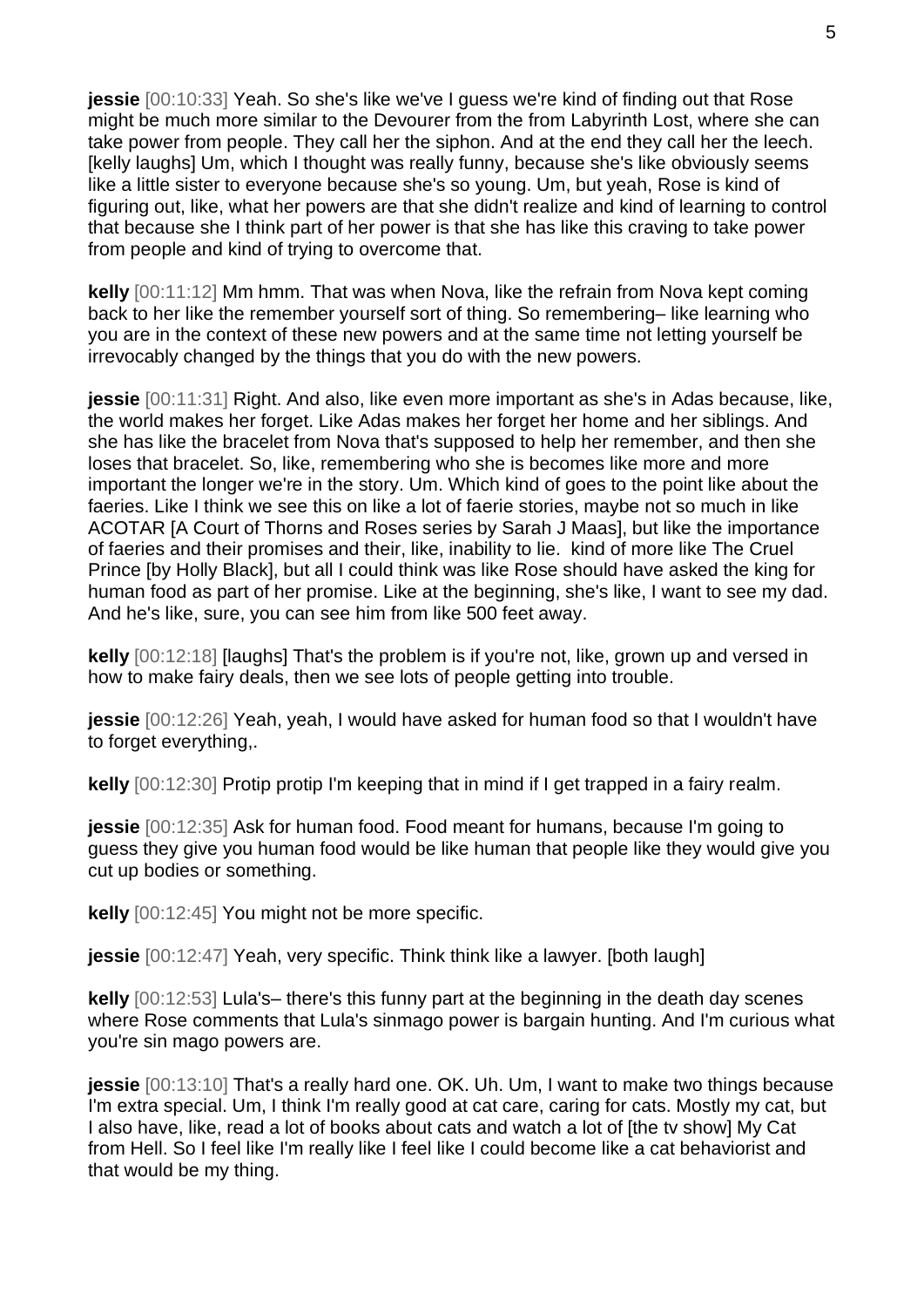**kelly** [00:13:35] 100 percent. I, I love that for you.

**jessie** [00:13:39] I also feel like I'm pretty good at baking, but like maybe not enough to be like a superpower, but I'm on my way to learning. What would your superpower be? Your sin mago power.

**kelly** [00:13:54] I think I'm very good at making friends,.

**jessie** [00:13:57] Hmm. that's a good one.

**kelly** [00:14:00] Yeah. And, uh. Being with change, I really like change, and when things are different and unexpected and spontaneous and stuff, I like thrive. So maybe that's what it would be. They all have their dark side. But don't don't all powers, right?

**jessie** [00:14:19] I think so. I mean, I don't know that I can use my cat behaviorist abilities for evil, but I don't know.

**kelly** [00:14:29] Any of you people out there want to tell us what you're seeing sin mago powers are? We'd love to hear them.

**jessie & kelly** [00:14:35] Wands away!

**transition** [00:14:36] [jaunty string music plays]

**jessie** [00:14:40] Now we're going to talk about conflict villains and good versus evil in our segment, "Get me Kylo Ren!" so we have like King Cirro, who is the I mean, he's the villain, he's just like, what? Just the worst.

**kelly** [00:14:56] The bastard king of us, he even likes that title.

**jessie** [00:15:01] Yeah, although I'm not a huge fan of that that title. Because like it implies that there's like a right way to have a family, like because like Bastard normally implies that you are like we're born out of wedlock. So I'm not a huge fan of the title, but he likes it in that he thinks he's like my kind of like badass and like shitty or whatever,.

**kelly** [00:15:24] Like that he's not the rightful person on the throne and he's flaunting that with the title that he uses.

**jessie** [00:15:31] Yes.

**kelly** [00:15:32] Um, yeah, the fucking dads. Arco and Iris have a terrible dad. Um, I'm a bit confused about the whole Cirro thing. Like we got the story in bits and pieces throughout the novel. Right? And I don't think I fully put it together that like what he did. So like he killed his dad and made his dad into a chair that he sits on. And then he banished his older brother into the other magical realm, not this one.

**jessie** [00:15:57] Well into the one that's in Labyrinth Lost.

**kelly** [00:15:59] Right, exactly into Los Largos. which I'm curious if they're like on an astral plane or they like next to each other. Is this like a multiverse? Anyway, I digress. And then Cirro. There was like an uprising against him, but the like, what did he do for the rot to happen? Like, can you help me?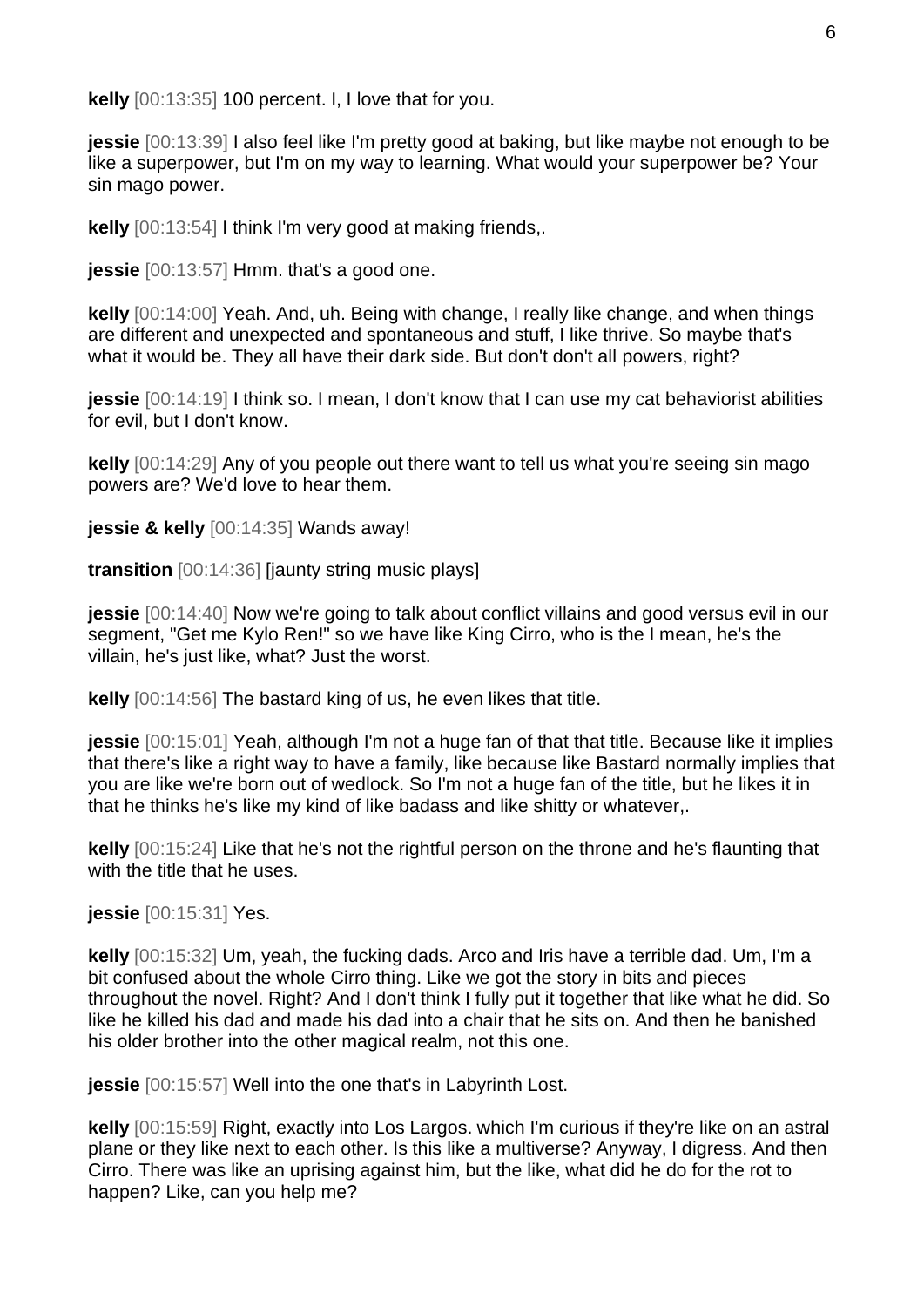**jessie** [00:16:22] Yes. So it was a little confusing because they're just like I think maybe one of my problems with this book was that there are a shit ton of characters. So it's kind of hard to keep everything in check in my head for me. And that made it kind of difficult. So I think what, if I'm remembering correctly, is that he made some kind of promise to erase and Arco's mom and then murdered her. And just like because he murdered her and broke his promise to her, she is creating the rot because she needs to get him back. And like, once they kill him, that's why the rot goes away, because, like Cirro is then reunited with his, like, murdered wife. Like the wife that he murdered because she still loves him. But she's also like, you owe me or whatever.

**kelly** [00:17:16] That is what we call a dysfunctional relationship.

**jessie** [00:17:19] Yeah. If someone murders you like, you don't just, like, be like I still love you, bro.

**kelly** [00:17:26] You can change your mind.

**jessie** [00:17:29] Yeah...

**kelly** [00:17:29] didn't Toni Morrison say like it when people show you who they are, believe them.

**jessie** [00:17:34] I think so, yeah, I think so.

**kelly** [00:17:37] This is a good example.

**jessie** [00:17:40] Murderers gonna to murder.

**kelly** [00:17:41] Apparently.

**jessie** [00:17:44] Yeah.

**kelly** [00:17:46] Rose, at one point when she sees the devastation of the Shuri Forest, is that what it's called?

**jessie** [00:17:53] Mm hmm.

**kelly** [00:17:53] And then like the fairy sprites or the wood sprites or whatever that inhabited, um, she says I'm like I'm not accustomed to this type of suffering and compares it to working with her mother in the infirmary. Um. So, like the difference between being in what is essentially like a war zone and then like an E.R., you know, so there is like. I just wanted to point out that I think Rose is eventually going to have to deal with some secondary trauma stuff. Like how do you be with that and around it, you know, and stay integrated and then your power. So that's just what that's stuck out to me.

**jessie** [00:18:32] Yeah, and I think we probably see a little bit of that in the epilogue where she's kind of talking about like the ups and downs of her family. As you know, we see, like everyone kind of dealing with like all the things that they've been through because like everyone in this family has been through something. And she kind of like, Rose kind of describes that in the epilogue, talking about like having good days and bad days. And I think that's good because, like, they do seem like a really, like, wholesome, kind family.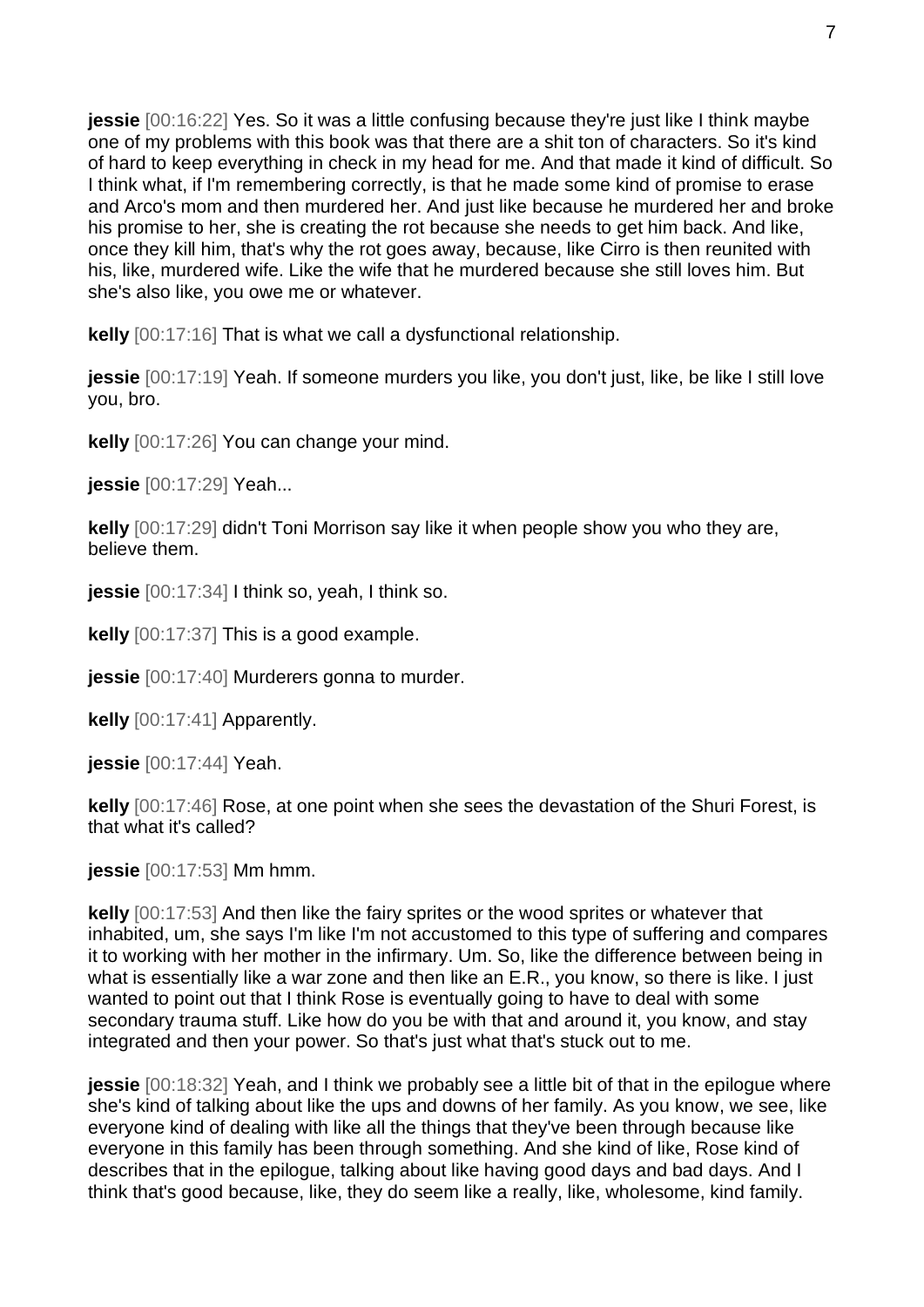But like, that doesn't mean that there's like no suffering going on below the surface that, like, the outside world probably doesn't see.

**kelly** [00:19:03] Yeah, exactly. And we do see Rose kind of being this barometer for the whole family's emotional state, you know, throughout being like, yeah, we don't talk about our feelings, but things aren't OK.

**jessie** [00:19:14] Yeah, and maybe it's time to talk about our feelings?

**kelly** [00:19:17] Right, exactly, that's the tweet.

**transition** [00:19:20] [jaunty string music plays]

**kelly** [00:19:23] Onward magical friends! Just as one does not simply walk into Mordor. One does not simply read fantasy without talking about representations of race, class, gender and ability. This is our segment about power and bodies and how they relate. Race.

**jessie** [00:19:40] So I think we see this in a lot of books and. I don't really know how to like, you know create space for this to change, but everything that's everything that's evil is described as dark and black and we see that like with the rot and I know it's not like directly correlated to race, but I think it's like directly correlated to like colorism, which is correlated to race. So I think this is just like kind of something that we see with a lot of fantasy novels and novels in general that I would like to see change.

**kelly** [00:20:15] I couldn't agree more. This stuck out to me to where like, um. Because there were a lot of insist, there was a lot of description of the rot and also of the creatures that came out of it who are also black in color, correct?

**jessie** [00:20:31] Yeah,.

**kelly** [00:20:31] Yeah, yeah, it's just this was one of the trope-iest, I guess, parts of this, um. Yeah, and I agree with you that I. I'm I wonder how we can open this up and make other....Make room for different ways of describing the things that are like causing suffering. Because they're not dark and black. Let's be honest. [both laugh] Maybe I'm getting a little bit outside of the book, but anyway.

**jessie** [00:21:09] Yeah. Um, for class, we see that there are a lot of issues in Adas as a result of the King Cirro not taking any real responsibility for the throne that he stole. People are like kind of pretending to be on board with what he's doing. And, um, as the farther away you get away from, like, the castle, what is it called? Something of salt?

**kelly** [00:21:31] "castillo de sal" Castillo means castle.

**jessie** [00:21:35] And so the farther we get away from that, the more and more we see, like the suffering of the people. And like Cirro is having all these parties as opposed to, like, taking care of his people and making sure they're fed. Um, so I think this was like our biggest class distinction we see in the in the novel.

**kelly** [00:21:52] And then we have a lot of people around him who just capitulate and capitulate and capitulate.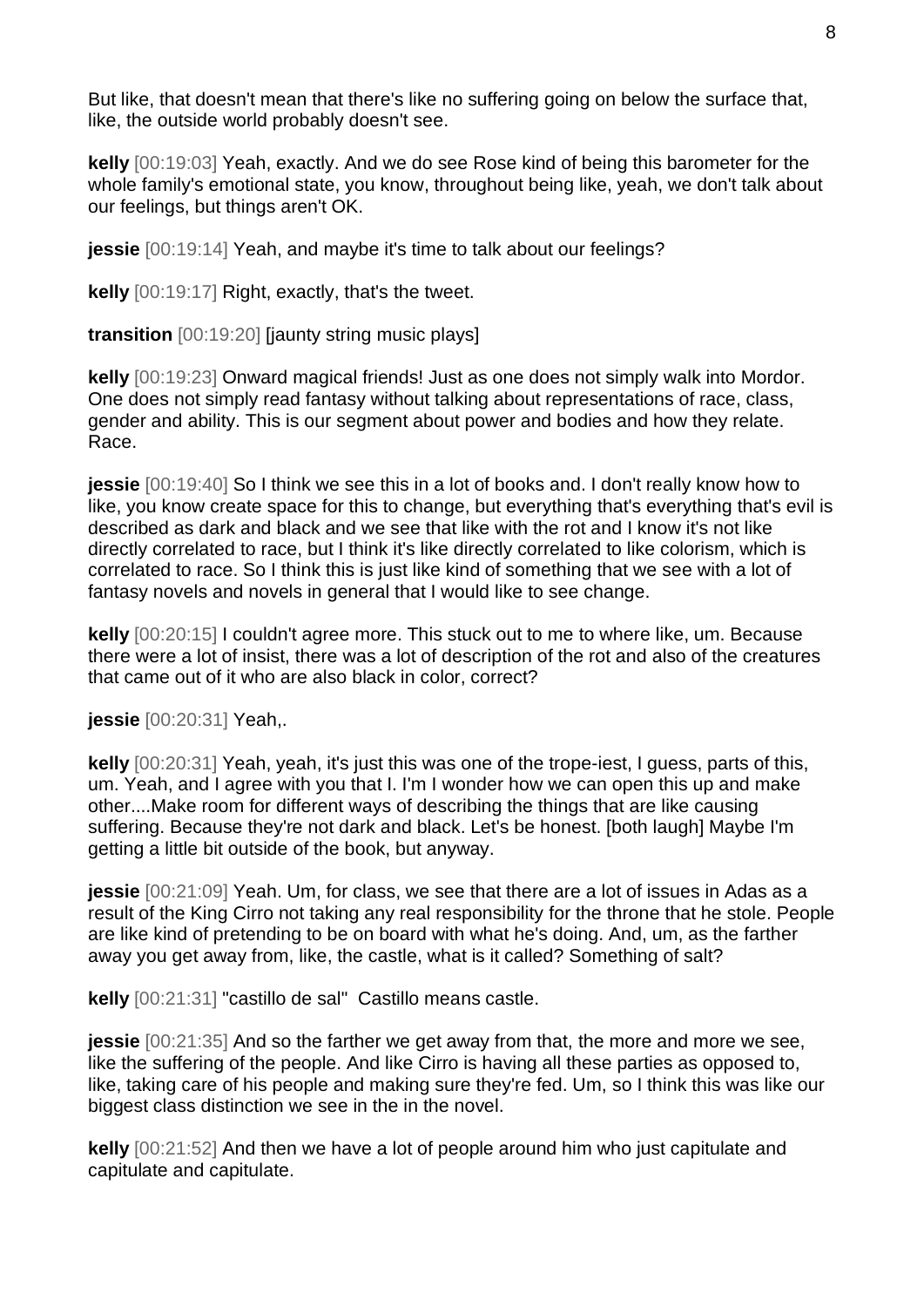**jessie** [00:21:57] Mm hmm.

**kelly** [00:21:58] Um, yeah, he's kind of doing this trick like don't look over there like don't look at the thing behind the curtain that's actually creeping towards us and then the castle is actually crumbling. So eventually you do have to look at it. But it is this like unwillingness to consider what's going on and how it's affecting the vast majority of people in the realm and how the few are hording resources and then just keep taking from the land. I think that was another aspect of the rot, right, where you're just like keep consuming, which is related to class in the way that, like all of these parties, that the King Cirro is throwing.

**jessie** [00:22:33] Yeah, and in that vein, we see him like having this like what do they call it in and in Thor Ragnarok like, uh, the tournament of Champions, basically.

**kelly** [00:22:43] That's right. That's right.

**jessie**  $[00:22:44]$  Like making these people fight to the death almost.

**kelly** [00:22:49] Oh, I completely forgot that that happened at the beginning. Wow. Yeah. Yeah, right.

**jessie** [00:22:55] I really liked that scene. I thought it was really cool, but it 100 percent reminded me of Thor Ragnarok, which is like one of my favorite of the Marvel MCU movies.

**kelly** [00:23:03] I love Taika Waititi.

**jessie** [00:23:06] Mm hmm. Just fantastic. So good.

**kelly** [00:23:09] Yeah, I like those, I like the I thought the scenes towards the beginning were a little bit better than the scenes towards the end, I don't know. I think I liked the initial part of the book and the wind up better than the like dénouement.

**jessie** [00:23:22] Yeah, and I think I mean, for me, part of that was that there was like a lot of traveling and going places, which is cool because I guess people want to see the world that they're set in, but because there's not that much happening from place to place. Um, I was just like, okay. And I actually have a reason that I think that might be the case for this book, but I'll try and remember to talk about it later.

**kelly** [00:23:43] alright sounds good. Let's talk about gender!

**jessie** [00:23:49] On page 194, Lin says, when there isn't a place for you in the world, you simply have to carve it out for yourself or carve it out yourself. I'm a brujex." With the help of their dad, who turns out is Rose's dad. Lin has such a supportive family and Lin is part brujex and part ada, which we haven't seen like any, um, like not biracial, like bi-species, characters yet . So that was really interesting and. I think, um. It's very.... So, Zoraida, Cordova writes some, um, Star Wars fiction, and now, like, obviously this wasn't like a Luke/Leia situation because Lin and Rose didn't seem to have feelings for each other, but it was like very Star Wars-y in that like, they share a dad and it's like a surprise sibling. And I was just like, oh, so Star Wars,.

**kelly** [00:24:48] We just started watching...We finished the Mandalorian season one and started season two. So, yes, it is very Star Wars. I agree. Being back in that universe a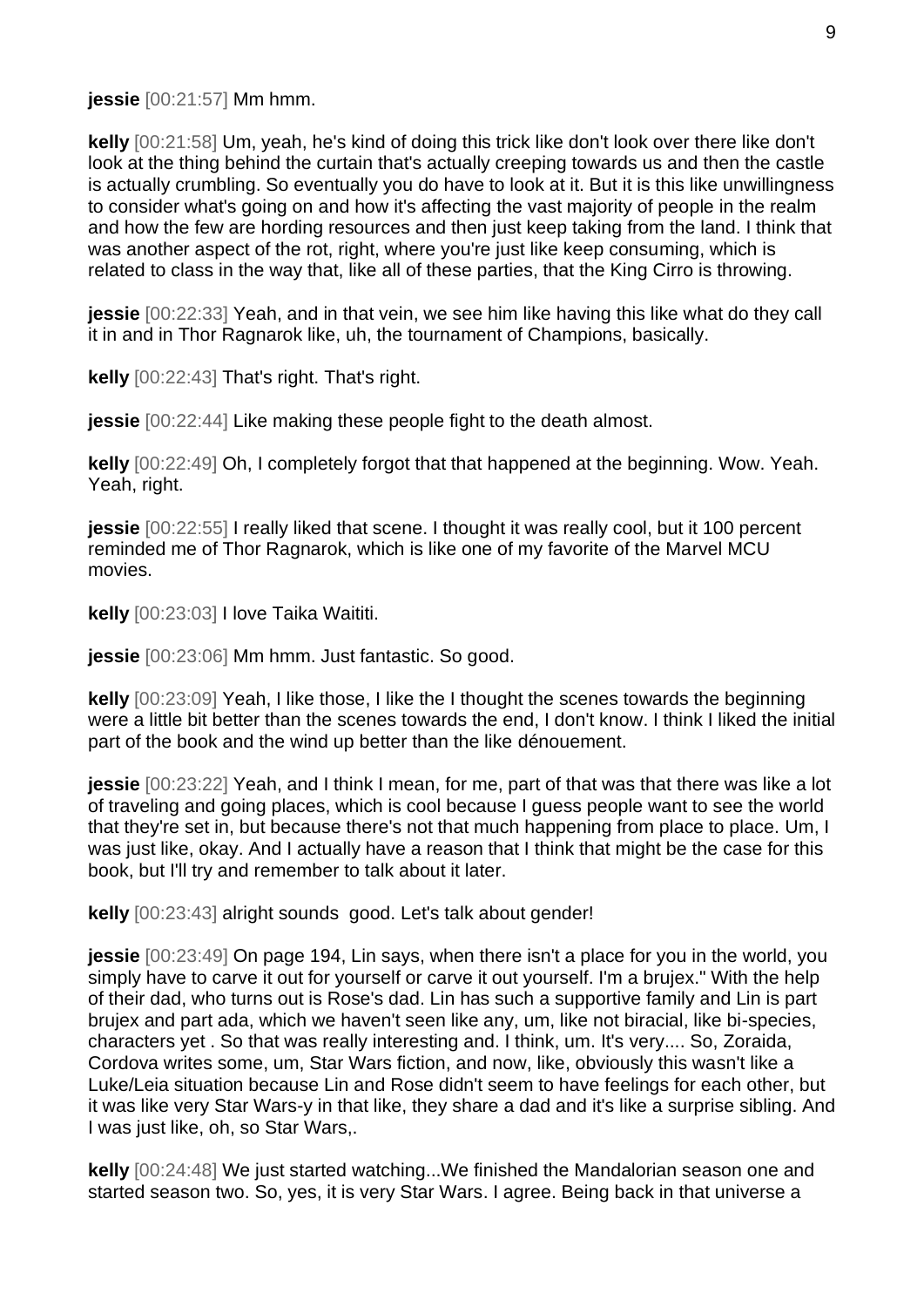little bit. Totally. And also with like the portal magic too. And Rose being called like the siphon of galaxies, there is like a little star stuff going on.

**jessie** [00:25:06] Yeah. Like kind of a lot. But I really like the character of when they were a good addition, I think to have like a friend for Rose to have that she felt a connection with and, you know, later realized was a sibling. But I think also that stands to show kind of like that people can kind of choose their own family. Like you make... It's like a it's a a choice to be part of a family, even if you're like whether or not you're related, like people don't have that, like, form these connections and be in relationship with each other. And that's something that Rose and Lin decided to do. And I really like that aspect of the book.

**kelly** [00:25:48] Completely agree. Yes. Yes, yes.

**jessie** [00:25:52] Want to talk about ability, body, minds, et cetera.

**kelly** [00:25:56] Sure, um. In the scene at the oasis of two thirds at the towards the end of the novel, where everyone's like hanging out in their victory or their pre their pre-war feast or whatever, pre battle feast, um, there's a scene where everyone's hanging out and diving into the pond and they're all swimming naked. And I just liked the little moments of, like, body love and acceptance that were woven throughout Rose's exposition, you know, talking about her soft belly and things like that. I just thought that was really lovely. Um, for to that for that to be in the narrative voice of an like a teen girl. So I just like that part a lot.

**jessie** [00:26:39] Yeah, it was sweet.

**kelly** [00:26:43] Papa Mortiz, when he's... Rose describes him as like vacant and kind of like looking far away or, you know, not really being able to engage with his family, even though he's right there, right there when he's in like Brooklyn or Queens. But then when he is in Adas, Rose describes him as awake. And this is reminding me of some of the stuff that I'm reading about PTSD and PTSD or complex PTSD, about how, um, when we get back into those....Like trauma re-wires us so much that. When we go back there, that can be when we feel alive. Or when you're like even if you're just like describing it in your mind, like, then you feel more activated again. Whereas, you know, if you're... When you're out of that, then you just don't feel like you can access, you know, your family or your connections or anything like that, so this just reminded me a lot about, um. yeah how... I mean, the famous saying is like the body keeps the score, basically.

**jessie** [00:27:43] Yeah, and I think part of this also has to do a lot with, um, uh. Is his name Octavio?

**kelly** [00:27:53] Um, he went by Octavio in Adas, I think, and that's why its name is Lin Octavio.

**jessie** [00:28:02] Either way, I guess so. Rose's dad, because I don't remember his like I don't know what name he prefers or goes by, um. He also like a part of this, I think probably comes from knowing that he has a family in two places, like he doesn't know what happened to Lin's mom and or what happened to Lin or what's going on with them. And I think that makes it difficult to for when he's in either place, because when he's in Adas, it's super like he forgets about his Mortiz family that's in Queens/ Brooklyn. And then when he is in Queens/Brooklyn, like he cannot forget about his family that he's left back in Adas. So I think it's like very hard for him to be in in the human realm,.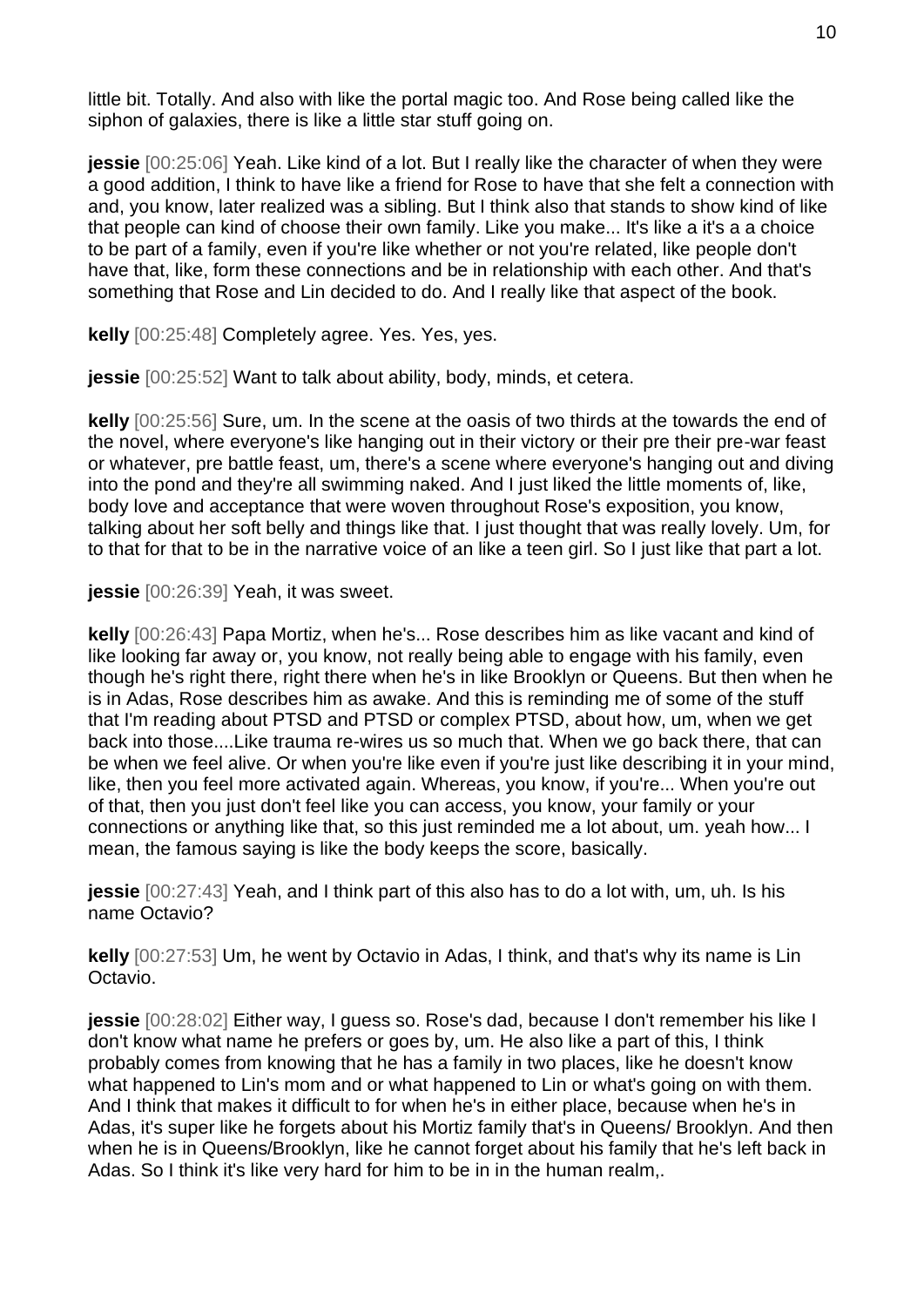**kelly** [00:28:50] Yeah, it's a very hard situation.

**jessie** [00:28:53] Yeah, and because he can remember when he's there.

**kelly** [00:28:56] Oh, yeah, good point. Because in adas you forget that is helpful. Well, not helpful. That causes a lot of problems also.

**jessie** [00:29:05] Yeah, but also helpful because then you don't have to think about, like, the bad stuff that happened somewhere else or like the fact that you're not with a different family, you know, in in his case.

**kelly** [00:29:15] Another thing that made me think of, um a...ability in particular, is that this the king collects all these like superheroes, basically with a bunch of powerful magical abilities and they're kept in they're imprisoned and made to fight like you were talking about earlier. Um, this is just like the like a powerful a person wanting to collect a lot of other powerful beings in order to then like use them for their own plans. That reminded me of very like kind of like X-Men or, you know, Justice League, things like that, um, where how this is. But I like that the actual Guardians or whatever decided that they are going to do things their own way instead of just being used.

**jessie** [00:30:03] Yeah, it's very like superhero trope-y to like. Make your your army of superheroes,.

**kelly** [00:30:12] The Guardians of the Galaxy.

**transition** [00:30:14] [jaunty string music plays]

**jessie** [00:30:18] Finally, it's time for Shipwrecked, a segment about sexuality, asexuality, sex, romance and relationships. and sometimes we take liberties and do some shipping of our own. I think we're seeing Rose explore her sexuality a little bit. She obviously has feelings for Arco. She has her first kiss in Adas. But I also get the impression that she like Iris as well and she talks about having a crush on a bunch of people at her deathday party. Um, so I don't really know what that means for Rose. But it was fun to see that and see, like, her just kind of being like that person's cute in that person's cute in that.

**kelly** [00:30:55] [laughs] Yeah. Very 15, which is great.

**jessie** [00:30:59] super adorable. Yeah.

**kelly** [00:31:01] I think one of the most important relationships that we see explored in this novel is Rose and her dad and how, um like trust is broken and then rebuilt and how it's not an easy process, it's very painful and it takes a while. Um, but I'm glad that I liked how in the exposition it shows Rose working through all her different emotions, like I'm mad at him because of this and this and this and then feeling and then understanding a little bit more and then finding compassion and being able to, um. Yeah, just get a little bit of perspective, I guess. And I like that they showed the trajectory of this and how the relationship changes over time. And it's OK to set different boundaries at different moments with people.

**jessie** [00:31:44] Yeah, and it also kind of shows that, like relationships, even with your family, require work, like they don't have to be automatic. And like I think in this novel, in this family, like family is very important to them. But I think we also see and maybe Nova is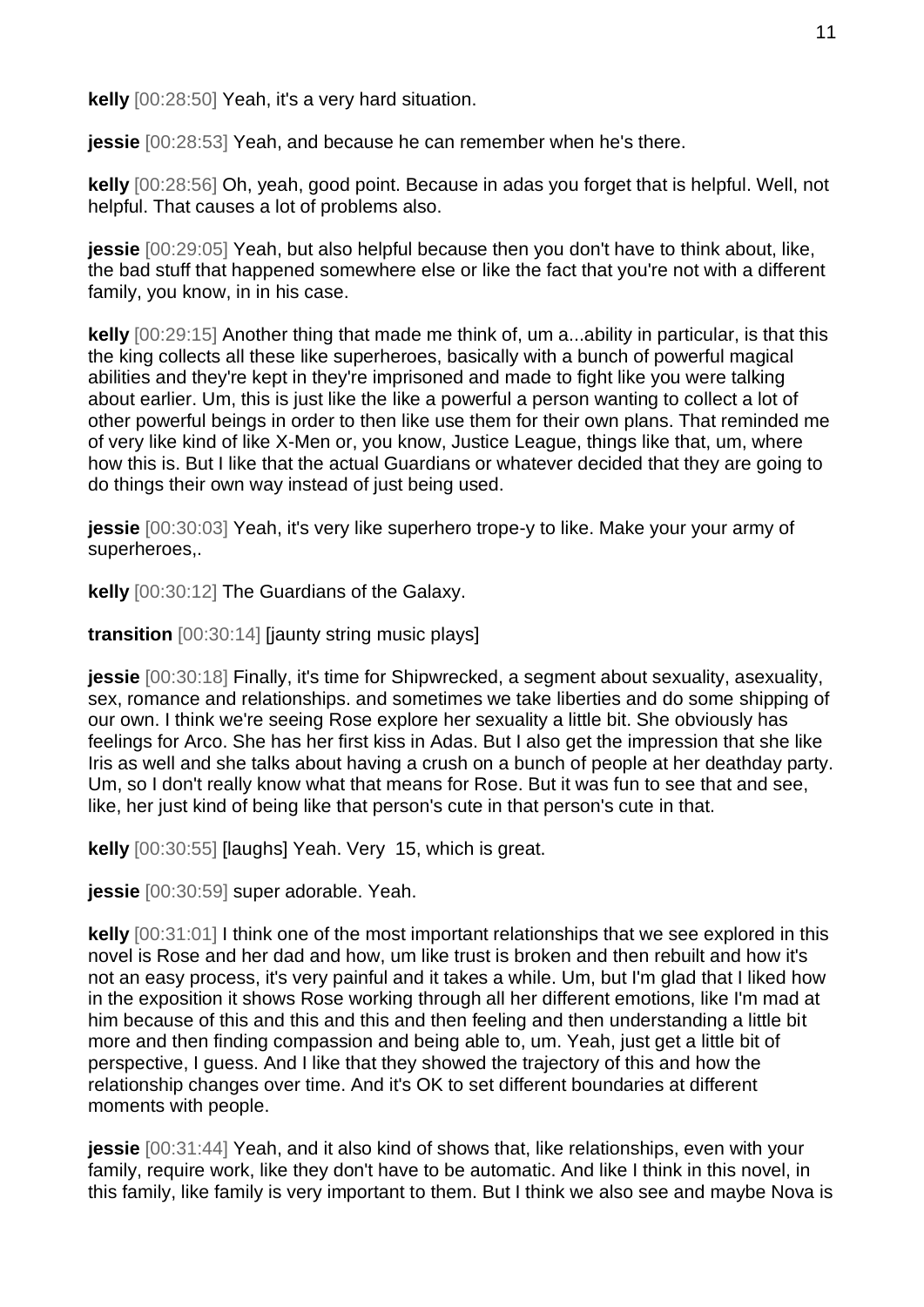kind of like a good example of this, is that, like, you don't have to make the decision. Like you don't have to decide to choose, like your, um, family, like the family that's by blood. Um, so I kind of like I appreciated seeing Rose work through this, but also that we have like this other... Like that we also have the depiction of Nova saying, like, I don't really choose that family I like. I've chosen another family. So it's good to see, like, both sides of this.

**kelly** [00:32:29] Yeah. And then that means it's no longer the Mortiz sisters, it's now the Mortiz siblings, basically. Because it's a gendered, diverse, a diverse gender array of folks. So, yay!

**jessie** [00:32:43] Yeah, I'm excited and hopeful to see more Nova in the future [laughs] because I think he's my fave.

**kelly** [00:32:50] Yeah.

**jessie** [00:32:50] Well, actually Lula is my fave, but I really like Nova and I think I really like we get some of Nova in every book except for this one is like no Nova at all, almost. And so I was like, oh, I actually really miss those interactions with him.

**kelly** [00:33:03] Yeah. I think that that's one of the best developed characters and that how it's like the chemistry. Córdova has really developed the chemistry between the family and the siblings and that's like really cool to see.

**transition** [00:33:15] [jaunty string music plays].

**kelly** [00:33:15] A good segue to "kill your darlings," because that's we're going to do now. Now we're going to talk about writing style, narration, characterization, plot structure and basically whatever else comes to mind.

**jessie** [00:33:26] Rose is only 15, and I think that changes a lot about how we get this story in the first two books are Pelias with Alex and Lula, who are older. Lula is like in her senior year of high school. And I think that Alex is just like a year behind her. And part of the reason I may have like this book less is that we're following around a younger character, which doesn't really fit the vibe of the first two books for me. I also don't read a lot of books with like younger, like characters. This young. Like 15 is pretty young. Um, I do think Córdova did a good job like describing Rose and getting into her mindset. But I also think that for me that's like not really what I enjoy reading, which is fine. Um, but yeah, it was interesting to have like this trilogy that has like these two older characters and then to go to someone so young, like she's about like she's in her freshman year of high school, like, that's really young.

**kelly** [00:34:18] Yeah. And it's in the hero's journey, so to speak. Like we're kind of we're a little bit earlier on with Rose, you know, also, I think because she's a younger sibling, that changes the dynamic of the book to right. Where you're seeing the pressure of the of the siblings that came before. Um, well, now she isn't the youngest, isn't Lin younger than her? But anyway,.

**jessie** [00:34:40] Yes, yes.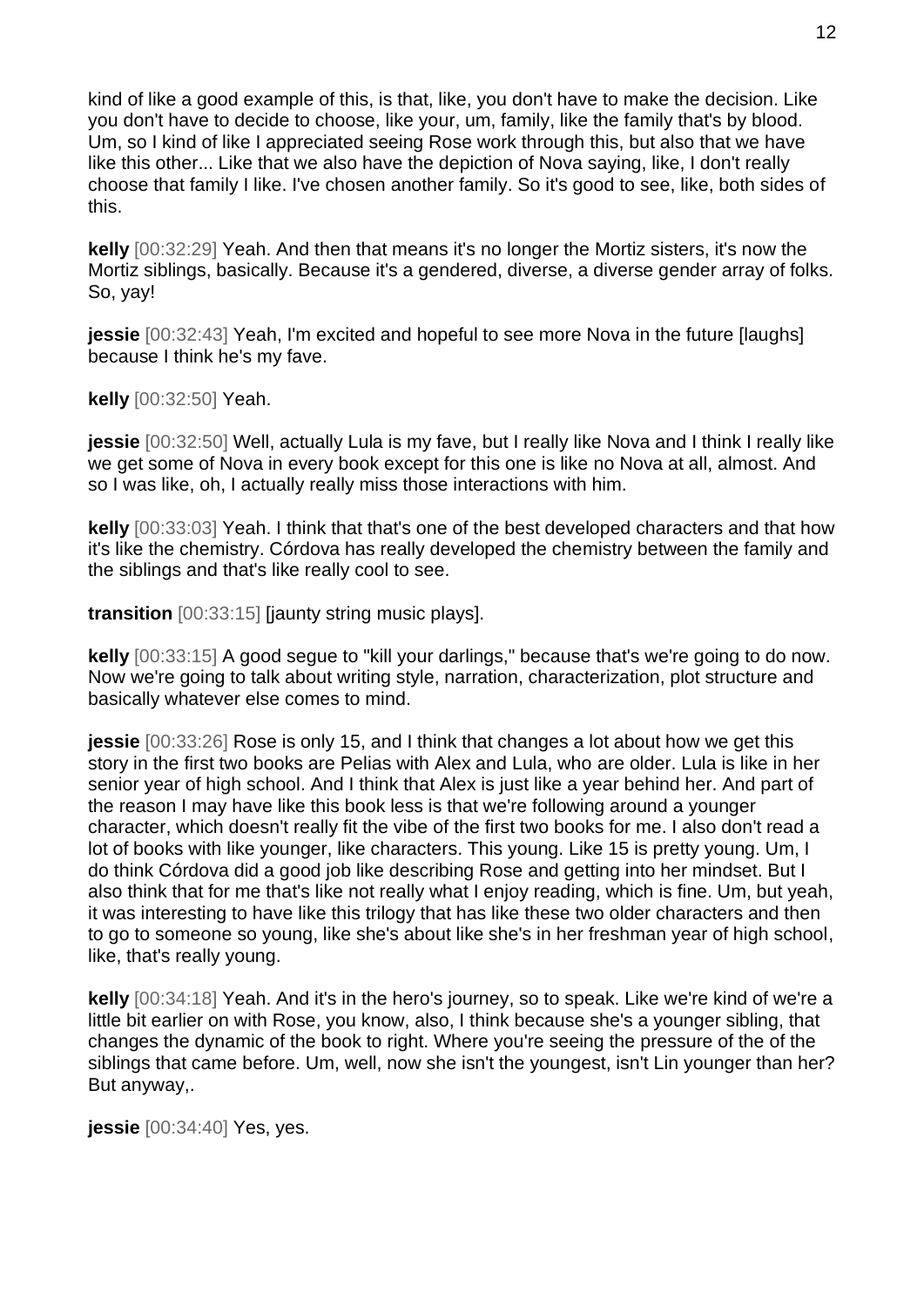**kelly** [00:34:41] We're very she's very much in this like finding your voice and power. Like she says at one point at the beginning, no one taught me to speak a truth that is uncomfortable. And and that's kind of the journey that we see here taking.

**jessie** [00:34:54] I think she reminds me a lot of Kitty from, um, to all the boys and like, am I like when I think about that, I'm like, Oh, I don't really want a book from Kitty's perspective, but I enjoy having her in the books. [laughs]

**kelly** [00:35:05] Right. Right.

**jessie** [00:35:06] You know what I mean? So it was just like a weird. Voice to go to For me.

**kelly** [00:35:14] I want to say thank you to Zoraida Córdova for actually addressing having to pee while on a magical adventure, I thought that was funny. I like those little candid moments in Rose's exposition where she's like, I regret not asking Alex about this.

**jessie** [00:35:27] Or she was like, I regret not asking Alex like, oh, my God, did she get her period while she was in Los Lagos? Like, what am I going to do?

**kelly** [00:35:34] Exactly. Yeah. Be rough. Yeah. I mean, like those sorts of hygiene products aren't available to everyone. So to all the people who menstruate, something that. Like, I haven't had to worry about, for example, you know,.

**jessie** [00:35:50] Yeah.

**kelly** [00:35:53] I'm not sure where to put this, but I think we might get a Nova book. He's going to the Dominican Republic to try and rid himself of an inherited blood curse. And that sounds like an excellent premise for a book. So we can hope..

**jessie** [00:36:05] I really hope we do, um, because I miss Nova and I would like to see more of him. I just want to add this thing that I was thinking of earlier, so I mentioned earlier that Zoraida Cordova writes Star Wars fiction and actually I think that might be part of why I did not enjoy this book as much, because in Star Wars, a lot, especially like if you watch the Mandalorian, like you don't get that much story from week to week. You get a lot of like these like little side adventures. And that don't really you know, that they're going to add to the plot eventually. But like in the moment, you're kind of like, why are we doing like, why are we here? And I think that's how I kind of felt with this book and maybe why I didn't enjoy it as much. Like I'm watching the Mandalorian, but not because, like, I guess just because it's part of the Star Wars universe and I don't want to miss out, you know? So I kind of like– I think that's what I didn't enjoy about this book, was that we were like all these little mini side quests instead of, like, the whole big quest.

**kelly** [00:37:04] Yeah, pretty episodic,.

**jessie** [00:37:05] That's just like not my thing. Yeah, exactly. Yeah.

**kelly** [00:37:08] Yeah, totally. I only watch the Mandalorian for baby yoda. [Jessie laughs] I love that little thing. I love it. There's crystals, tarot, I have some Tourmaline and the tower card because those both come up in the book and I thought that, oh, I'll bring them out while I'm recording. So, yeah, I love that shit. I'm pretty basic that way.